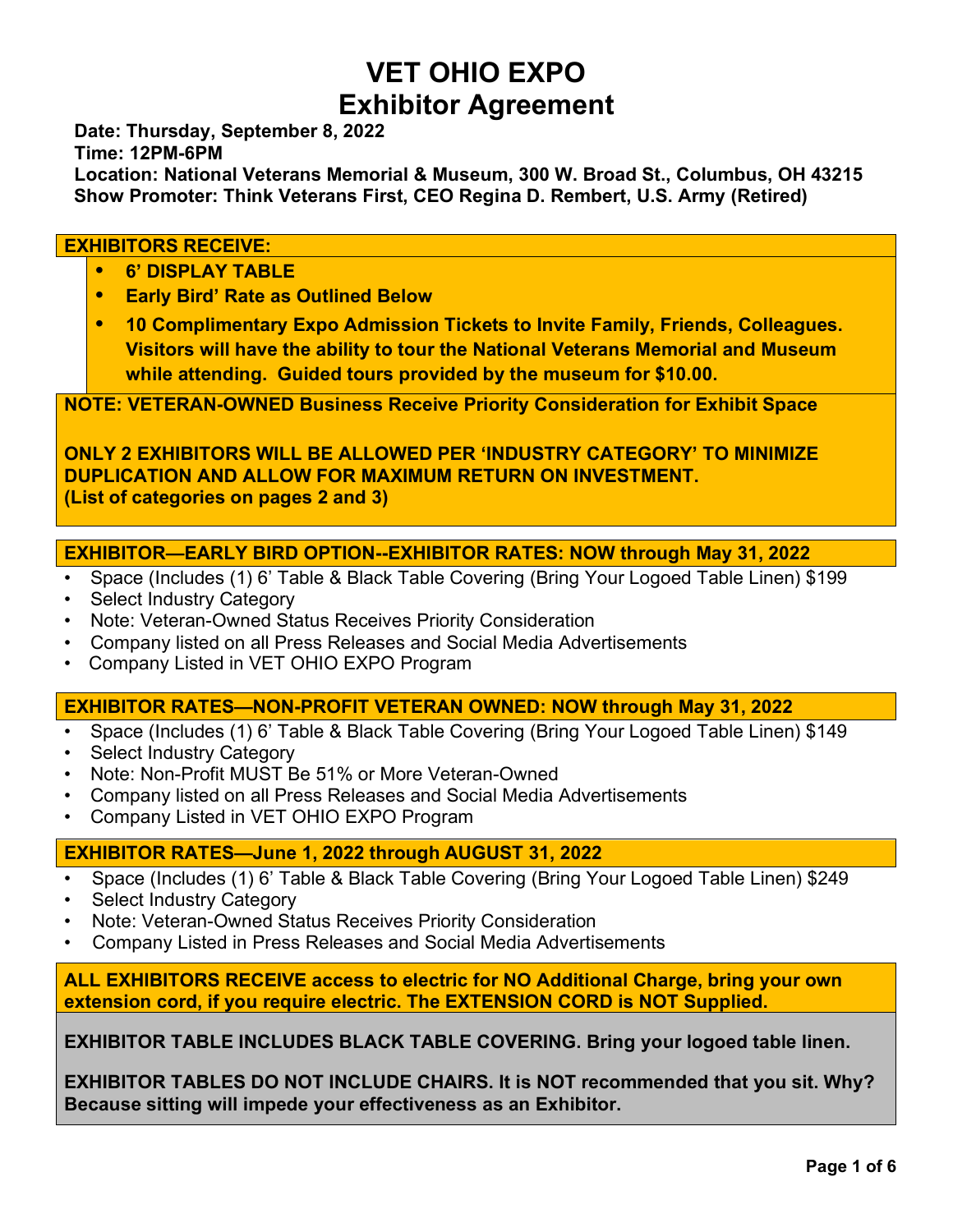|                        | <b>EXHIBITOR CATEGORIES- 'Franchise Brokers or Franchise Owners'</b> |
|------------------------|----------------------------------------------------------------------|
| <b>CATEGORY NUMBER</b> | <b>CATEGORY DESCRIPTION</b>                                          |
| $T1-01$                | <b>FRANCHISE BROKER</b>                                              |
| $T1-02$                | RESTAURANT-HAMBURGER                                                 |
| $T1-03$                | <b>RESTAURANT-ICE CREAM</b>                                          |
| $T1-04$                | RESTAURANT-PIZZA                                                     |
| $T1-05$                | RESTAURANT-SUB/SANDWICH SHOPPE                                       |
| T1-06                  | <b>RESTAURANT-DINE IN</b>                                            |
| $T1-07$                | <b>RESTAURANT-FINE DINING</b>                                        |
| $T1-08$                | RESTAURANT-OTHER                                                     |
| T1-09                  | ACCOUNTING-PAYROLL-HR-STAFFING                                       |
| $T1-10$                | <b>AUTO REPAIR</b>                                                   |
| $T1-11$                | <b>BUSINESS COACH</b>                                                |
| $T1-12$                | <b>CELL PHONE/ELECTRONICS REPAIR</b>                                 |
| $T1-13$                | <b>CLOTHING-SHOES</b>                                                |
| $T1-14$                | CONSTRUCTION-BUILDING--REMODELING                                    |
| $T1-15$                | <b>CUSTOM WINDOW TREATMENTS</b>                                      |
| $T1-16$                | <b>DAYCARE</b>                                                       |
| $T1-17$                | DRY CLEANER-LAUNDRY                                                  |
| $T1-18$                | <b>FINANCIAL SERVICES</b>                                            |
| $T1-19$                | FITNESS-STORE FRONT                                                  |
| $T1-20$                | FITNESS-IN-HOME/MOBILE                                               |
| $T1-21$                | HAIR SALONS-SPAS-TANNING SALONS                                      |
| $T1-22$                | HANDYMAN-HOME REPAIR-HOME SERVICES                                   |
| $T1-23$                | JANITORIAL-COMMERCIAL                                                |
| $T1-24$                | JANITORIAL-RESIDENTIAL                                               |
| $T1-25$                | LANDSCAPING-LAWN & GARDEN                                            |
| $T1-26$                | <b>OFFICE SPACE</b>                                                  |
| $T1-27$                | PACKAGING-SHIPPING--MAILING                                          |
| $T1-28$                | PET SERVICES-STORE FRONT                                             |
| $T1-29$                | PET SERVICES-IN-HOME/MOBILE                                          |
| $T1-30$                | PRINTING COMPANIES                                                   |
| $T1-31$                | PROMOTIONAL PRODUCTS                                                 |
| $T1-32$                | RECREATION-SPORTS-ENTERTAINMENT                                      |
| $T1-33$                | RECYCLING-ENVIRONMENTAL<br>RETAIL STORES-SPECIALTY SHOPS             |
| $T1-34$<br>$T1-35$     |                                                                      |
| $T1-36$                | <b>SENIOR CARE FACILITY</b><br><b>SENIOR CARE—IN-HOME</b>            |
| $T1-37$                | <b>SIGNAGE COMPANIES</b>                                             |
| $T1-38$                | <b>TUTORING-STORE FRONT</b>                                          |
| $T1-39$                | <b>TUTORING-IN-HOME</b>                                              |
| $T1-40$                | <b>WEIGHT LOSS</b>                                                   |
| $T1-41$                | NON-PROFIT                                                           |
| $T1-42$                | <b>OTHER</b>                                                         |
|                        |                                                                      |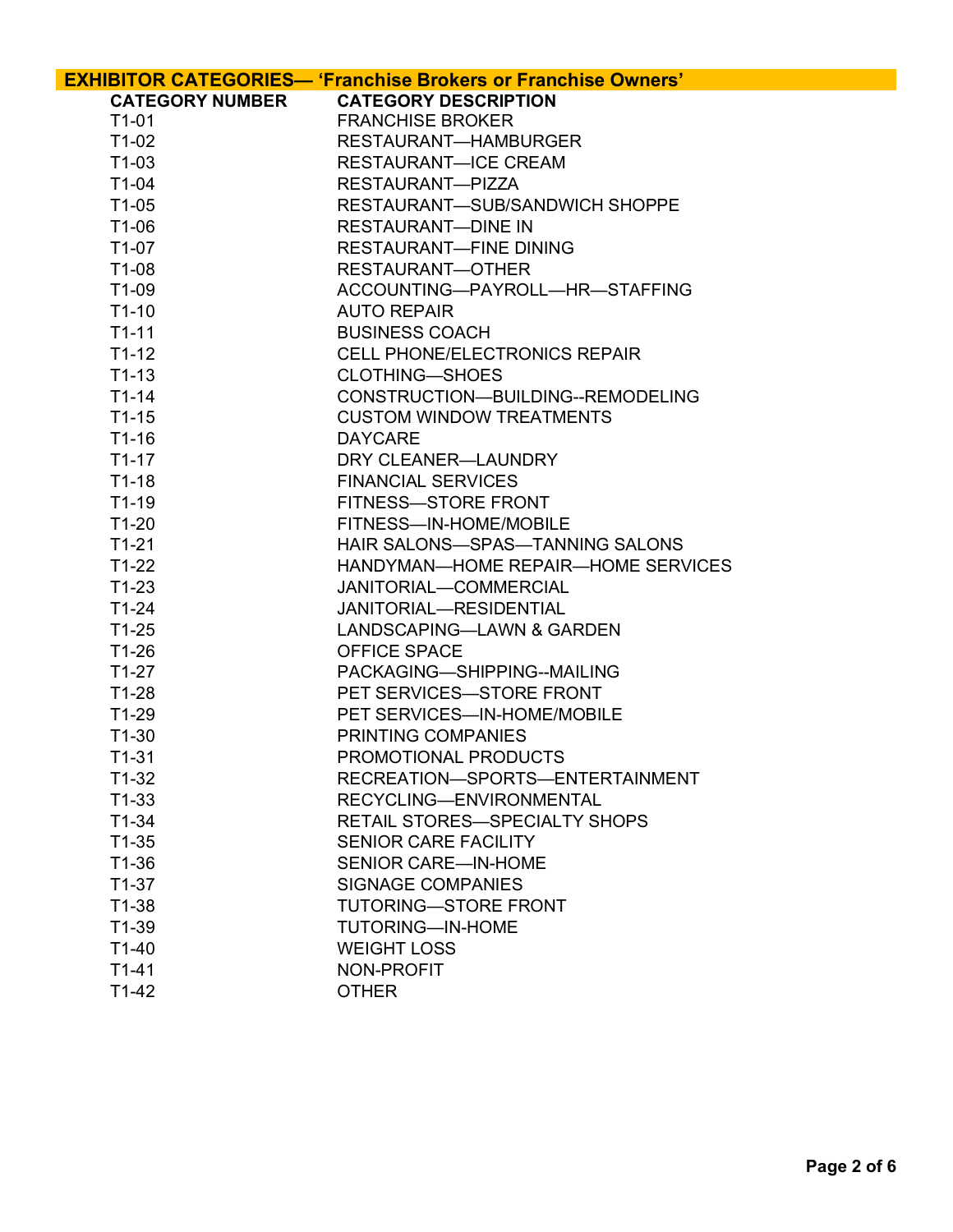|                        | <b>EXHIBITOR CATEGORIES— 'Franchise Brokers or Franchise Owners'</b> |
|------------------------|----------------------------------------------------------------------|
| <b>CATEGORY NUMBER</b> | <b>CATEGORY DESCRIPTION</b>                                          |
| $T2-01$                | ACCOUNTANT--CPA                                                      |
| $T2-02$                | ADVERTISING PUBLIC RELATIONS                                         |
| $T2-03$                | <b>BANK</b>                                                          |
| $T2-04$                | <b>BUSINESS ATTORNEY</b>                                             |
| $T2-05$                | <b>BUSINESS COACH—LEADERSHIP TRAINING</b>                            |
| $T2-06$                | <b>CFO FOR HIRE</b>                                                  |
| $T2-07$                | <b>COMMERCIAL LIABILITY INSURANCE</b>                                |
| $T2-08$                | <b>COMMERCIAL REAL ESTATE BROKER</b>                                 |
| $T2-09$                | <b>COMPUTER-OFFICE SUPPLIES</b>                                      |
| $T2-10$                | CONSTRUCTION--REMODELING                                             |
| $T2-11$                | <b>CREDIT UNION</b>                                                  |
| $T2-12$                | <b>DISPLAYS--FIXTURES</b>                                            |
| $T2-13$                | <b>EMPLOYEE BENEFITS</b>                                             |
| $T2-14$                | <b>FRANCHISE ATTORNEY</b>                                            |
| $T2-15$                | <b>GRAPHIC &amp; WEB DESIGN</b>                                      |
| $T2-16$                | HR & STAFFING SERVICES                                               |
| $T2-17$                | <b>INTERIOR DESIGNERS--ARCHITECTS</b>                                |
| $T2-18$                | <b>INTERNET TECHNOLOGY SERVICES</b>                                  |
| $T2-19$                | <b>M &amp; A ATTORNEY</b>                                            |
| $T2-20$                | MAINTENANCE-CLEANING                                                 |
| $T2-21$                | <b>MARKET RESEARCH</b>                                               |
| $T2-22$                | MERCHANT PROCESSING-POS SYSTEMS                                      |
| $T2-23$                | <b>PAYROLL SERVICES</b>                                              |
| $T2-24$                | PRINTING & MAIL SERVICES                                             |
| $T2-25$                | PROMOTIONAL PRODUCTS/ADVERTISING SPECIALTIES                         |
| $T2-26$                | <b>PROPERTY &amp; CASUALTY INSURANCE</b>                             |
| $T2-27$                | <b>SECURITY COMPANIES</b>                                            |
| $T2-28$                | SIGNAGE PRODUCTS & SERVICE COMPANIES                                 |
| $T2-29$                | SOCIAL MEDIA MARKETING--SEO                                          |
| $T2-30$                | SOFTWARE DEVELOPER                                                   |
| $T2-31$                | <b>SPECIALTY FINANCING</b>                                           |
| T2-32                  | <b>TELECOMMUNICATIONS</b>                                            |
| $T2-33$                | <b>WEALTH ADVISORS</b>                                               |
| $T2-34$                | VIDEO-PHOTO-AUDIO SERVICES & PRODUCTION                              |
| $T2-35$                | NON-PROFIT                                                           |
| $T2-36$                | <b>OTHER</b>                                                         |
|                        | <b>EXHIBITOR CATEGORIES-INVENTOR/INVENTION SERVICES</b>              |
| <b>CATEGORY NUMBER</b> | <b>CATEGORY DESCRIPTION</b>                                          |
| $T3-01$                | <b>CONSUMER PRODUCT DESIGN</b>                                       |
| T3-02                  | <b>INDUSTRIAL DESIGN FIRM</b>                                        |
| T3-03                  | LOGISTICS/TRANSPORTATION                                             |
| T3-04                  | <b>MANUFACTURING</b>                                                 |
| T3-05                  | PATENT ATTORNEY                                                      |
| T3-06                  | <b>PUBLIC RELATIONS FIRM</b>                                         |
| T3-07                  | <b>TRADEMARK ATTORNEY</b>                                            |
| T3-08                  | <b>WAREHOUSING</b>                                                   |
| T3-09                  | NON-PROFIT                                                           |
| $T3-10$                | <b>OTHER</b>                                                         |
|                        |                                                                      |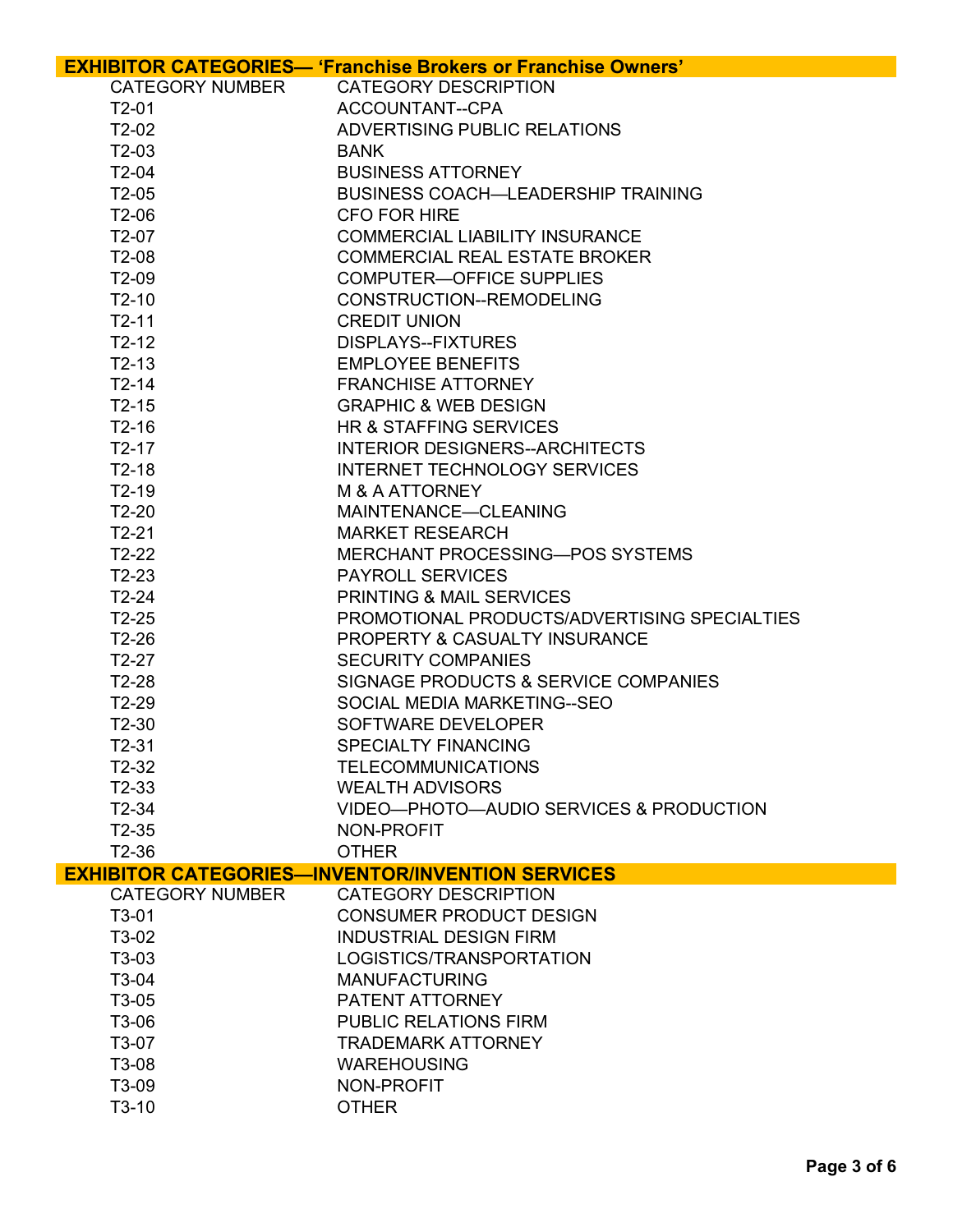#### **RETURN PAGES 4, 5 & 6 TO RESERVE YOUR EXHIBIT SPACE Scan and email to info@VETOHIOEXPO.com OR Complete and Mail c/o BuyVet. PO Box 963, Pickerington, OH 43147**

### **VET OHIO EXPO**

### **EXHIBITOR Agreement**

**Date: Thursday, September 8, 2022**

**Time: 12PM-6PM**

**Location: National Veterans Memorial and Museum, 300 W. Broad Street, Columbus, OH 43215 Show Promoter: Think Veterans First, Regina D. Rembert, U.S. Army (Retired), info@ThinkVeteransFirst.org or info@VetOhioExpo.com**

#### **SELECT YOUR CATEGORY & RATE**

| $\Box$ EARLY BIRD EXHIBITOR RATE: Category #                         | (List--pages 2 & 3) Exhibit Fee: \$199.00 |
|----------------------------------------------------------------------|-------------------------------------------|
| $\Box$ Check HERE if you require access to electricity at Table-Top. |                                           |

o **NON-PROFIT EXHIBITOR RATE: Category # (List--pages 2 & 3) Exhibit Fee: \$149.00**  $\Box$  Check HERE if you require access to electricity at Table-Top.

o **STANDARD EXHIBITOR RATE: Category # (List—pages 2 & 3) Exhibit Fee: \$249.00**  $\square$  Check HERE if you require access to electricity at Table-Top.

**TOTAL** 

| YOUR INFORMATION, VETERAN STATUS, NON-PROFIT STATUS AND PAYMENT                                                                                                                                                                                                                                                                                                                                               |                      |  |  |  |
|---------------------------------------------------------------------------------------------------------------------------------------------------------------------------------------------------------------------------------------------------------------------------------------------------------------------------------------------------------------------------------------------------------------|----------------------|--|--|--|
|                                                                                                                                                                                                                                                                                                                                                                                                               |                      |  |  |  |
|                                                                                                                                                                                                                                                                                                                                                                                                               |                      |  |  |  |
| Do You Own 51% or MORE of the Company which You are Representing? Yes or No                                                                                                                                                                                                                                                                                                                                   |                      |  |  |  |
| If you are a NON-PROFIT: 501@3 Number: _______________(Attach copy of IRS Determination Letter)                                                                                                                                                                                                                                                                                                               |                      |  |  |  |
| For Priority Consideration: Please Attach Copy of Veterans Card, Veterans ID or DD214.                                                                                                                                                                                                                                                                                                                        |                      |  |  |  |
| Please mark-out your SSN, if it appears on any of these Documents)                                                                                                                                                                                                                                                                                                                                            |                      |  |  |  |
|                                                                                                                                                                                                                                                                                                                                                                                                               |                      |  |  |  |
|                                                                                                                                                                                                                                                                                                                                                                                                               |                      |  |  |  |
| City: $\frac{1}{\sqrt{1-\frac{1}{2}}\sqrt{1-\frac{1}{2}}\sqrt{1-\frac{1}{2}}\sqrt{1-\frac{1}{2}}\sqrt{1-\frac{1}{2}}\sqrt{1-\frac{1}{2}}\sqrt{1-\frac{1}{2}}\sqrt{1-\frac{1}{2}}\sqrt{1-\frac{1}{2}}\sqrt{1-\frac{1}{2}}\sqrt{1-\frac{1}{2}}\sqrt{1-\frac{1}{2}}\sqrt{1-\frac{1}{2}}\sqrt{1-\frac{1}{2}}\sqrt{1-\frac{1}{2}}\sqrt{1-\frac{1}{2}}\sqrt{1-\frac{1}{2}}\sqrt{1-\frac{1}{2}}\sqrt{1-\frac{1}{2}}$ |                      |  |  |  |
|                                                                                                                                                                                                                                                                                                                                                                                                               |                      |  |  |  |
|                                                                                                                                                                                                                                                                                                                                                                                                               |                      |  |  |  |
|                                                                                                                                                                                                                                                                                                                                                                                                               |                      |  |  |  |
|                                                                                                                                                                                                                                                                                                                                                                                                               |                      |  |  |  |
| □ Credit Card: American Express Master Card Visa ___________ Discover Card Number:                                                                                                                                                                                                                                                                                                                            |                      |  |  |  |
|                                                                                                                                                                                                                                                                                                                                                                                                               |                      |  |  |  |
|                                                                                                                                                                                                                                                                                                                                                                                                               | Exp: CCV: Cardholder |  |  |  |
|                                                                                                                                                                                                                                                                                                                                                                                                               |                      |  |  |  |
|                                                                                                                                                                                                                                                                                                                                                                                                               |                      |  |  |  |
|                                                                                                                                                                                                                                                                                                                                                                                                               |                      |  |  |  |
|                                                                                                                                                                                                                                                                                                                                                                                                               |                      |  |  |  |
|                                                                                                                                                                                                                                                                                                                                                                                                               |                      |  |  |  |

o Checks can be made payable to: **BuyVet** and mailed c/o Think Veterans First, PO BO 963, Pickerington, OH 43147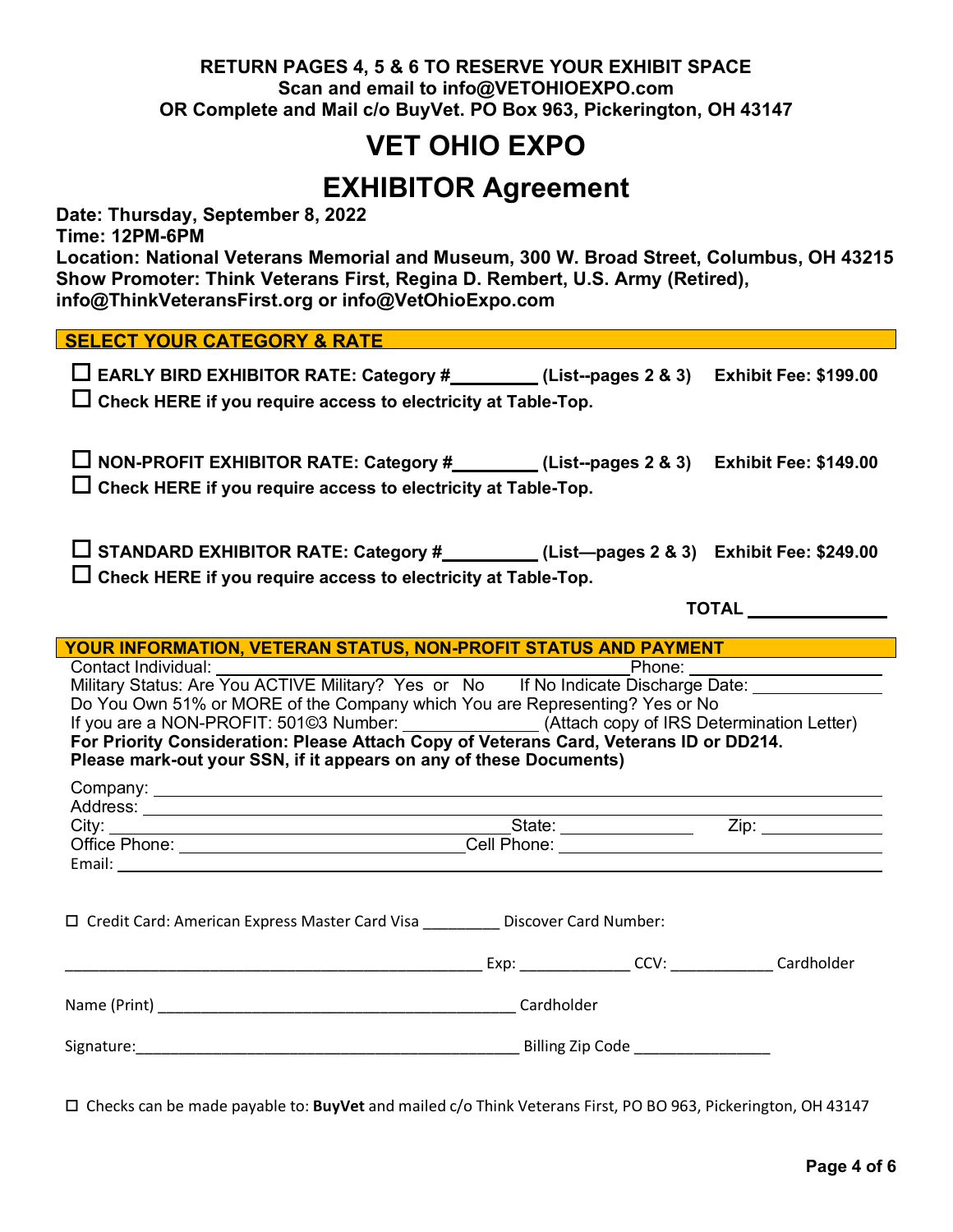## **VET OHIO EXPO**

## **Exhibitor Guidelines & Standards of Conduct**

- 1. Exhibitors who are 51% or more Veteran-Owned Businesses, Franchisees, Non-Profits or Entrepreneurs, will be given priority consideration for the VET OHIO EXPO.
- 2. The VET OHIO EXPO has the right to determine the eligibility of any company and their right to participate in the Expo.
- 3. Once the agreement is signed and payment is received, NO REFUNDS will be issued. See Cancellation Policy on page 6.
- 4. All Exhibit Space is honored on a first-come, signed-agreement basis. Once either a Specific Category or the VET OHIO EXPO is 'sold out' then Exhibitors will be placed on a waiting list. If Exhibitor is not honored from the waiting list, appropriate monies will be returned to the potential Exhibitor, between the dates of September 20, 2022 and September 30, 2022.
- 5. **Move in Date is Thursday, September 8th, 2022 at 10:00am. Move out Date is Thursday, September 8th, 2022 at 6:00pm**. **Table Exhibit MUST be set up no later than Noon, 12:00pm. Table Exhibit MUST remain set up until 6:00pm**. Note: Hours open to the public are 12:00pm-6:00pm. Failure to adhere will result in elimination from all future VET OHIO EXPOs.
- 6. Exhibitor will limit their display within the boundaries of the 6' table-top.
- 7. Exhibitor is on premise to ENHANCE the experience of all attendees and to promote their service/product in a professional manner. The VET OHIO EXPO has the right to ask an Exhibitor to modify their behavior and/or leave the premises, if their actions are deemed detrimental to the overall Expo environment, towards other Exhibitors or towards the Attendees.
- 8. All Exhibitor promotional give-a-ways or drawings must be free and clear of any financial obligation on the part of the recipient.
- 9 The VET OHIO EXPO **cannot** guarantee the number of attendees at the VET OHIO EXPO however we will work to ensure all COVID-19 state and local requirements are met and followed.
- 10. **Location of the event is The National Veterans Memorial and Museum, 300 W. Broad Street, Columbus, OH 43215.**

#### **By signing below, I acknowledge that I have read and accept the Exhibitor Guidelines and Standards of Conduct as outlined by VET OHIO EXPO.**

| <b>Signature</b>    | <b>Date</b> |
|---------------------|-------------|
| <b>Printed Name</b> | <b>Date</b> |